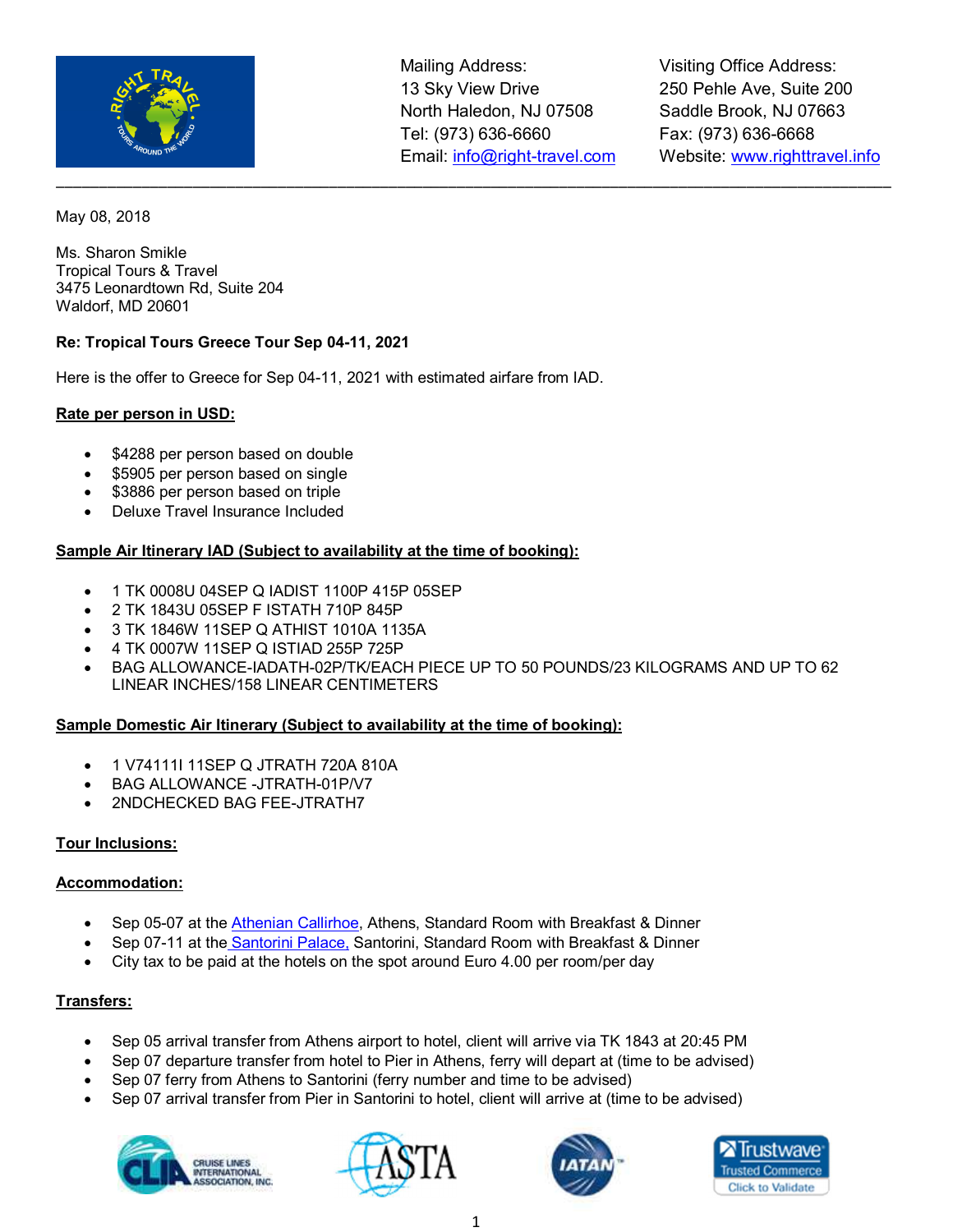

Visiting Office Address: 250 Pehle Ave, Suite 200 Saddle Brook, NJ 07663 Fax: (973) 636-6668 Website: www.righttravel.info

• Sep 11 departure transfer from hotel to Santorini airport, client will depart via V7 4111 at 07:20 AM

# **Included Sightseeing:**

- Sep 06 **Morning sightseeing tour of Athens** includes: The striking contrast between breathtaking monuments of a glorious past and modern elegant structures is what you will enjoy during your tour of Athens. Visit the Acropolis, the crowning beauty and glory of Ancient Athens, with its many monuments atop its rocky base, including the awesome Parthenon, the Propylea, the temple of Athena Nike and the Erechtheion, with its Porch of Maidens. Drive to the Roman Temple of Olympic Zeus, the Panathinaikon Stadium (the site of the first modern Olympic Games in 1896) and the Tomb of the unknown Soldier in front of the Parliament House on Constitution Square. Witness views of Government buildings and tge elegant structures of the 19th century. Drive along Panepistimiou Avenue and view the Catholic Cathedral, the Academy, University, National Library. In contrast, conclude your tour with a visit to the new Acropolis museum, a marvel of architecture with a full exhibition of the glory of Ancient Athens.
- Sep 08 **Santorini Sunset Catamaran Cruise** includes: The sunset cruise starts from the Ammoudi port of Ia at 14:30-15:00 and the catamaran sails very close to the caldera cliffs so that you can explore the "Caldera" and shoot some great photos. The crew members will offer you refreshments on board as the catamaran sails very close to the Volcano, heading to the first stop at the Hot Springs. There, you can have a mud bath and you will feel the activity of the volcano of Santorini and its thermal characteristics. After half an hour the catamaran will sail to the south part of the Island. Sailing close to the Akrotiri, Light House and Indian Rock the catamaran will stop at the White Beach. At this unique beach we will stop for an hour for swimming and snorkeling. The crew after offering you snorkeling equipment and towels will prepare a delicious barbeque meal with Greek Traditional products, Santorinian wine, fruits and soft drinks. The Red beach is the last stop before ending the cruise. The Red Beach has been formed from the hot Lava of the volcano and its red color is vivid and unparalleled. Then we will sail to Oia where you will watch the incredible Santorinian sunset
- Sep 09 **Wine and Food Lovers** includes: Treat yourself to a fun and informative wine and food tour in Santorini, followed by a culinary feast filled with exclusively Santorini flavors and traditional Greek delights. The day starts with a visit to a charming vineyard learning about the unique viticulture that makes Santorini`s vine-growing respected worldwide for its distinctive means of production. During the tour, visit 2 traditional Santorini wineries and taste the island`s signature wines such as Assyrtiko, Nykteri and Vinsanto. Then help a local chef prepare a feast of three Santorini signature dishes at a traditional restaurant and enjoy all the fruits of your labor at the end of your cooking lesson

## **Included Deluxe Travel insurance:**

**Travel Insurance is highly recommended.** 

# **Service Excludes:**

- Personal expenses
- Beverage during meals
- City tax to be paid at the hotels on the spot around Euro 4.00 per room/per day
- Tips to drivers, porters, and guides







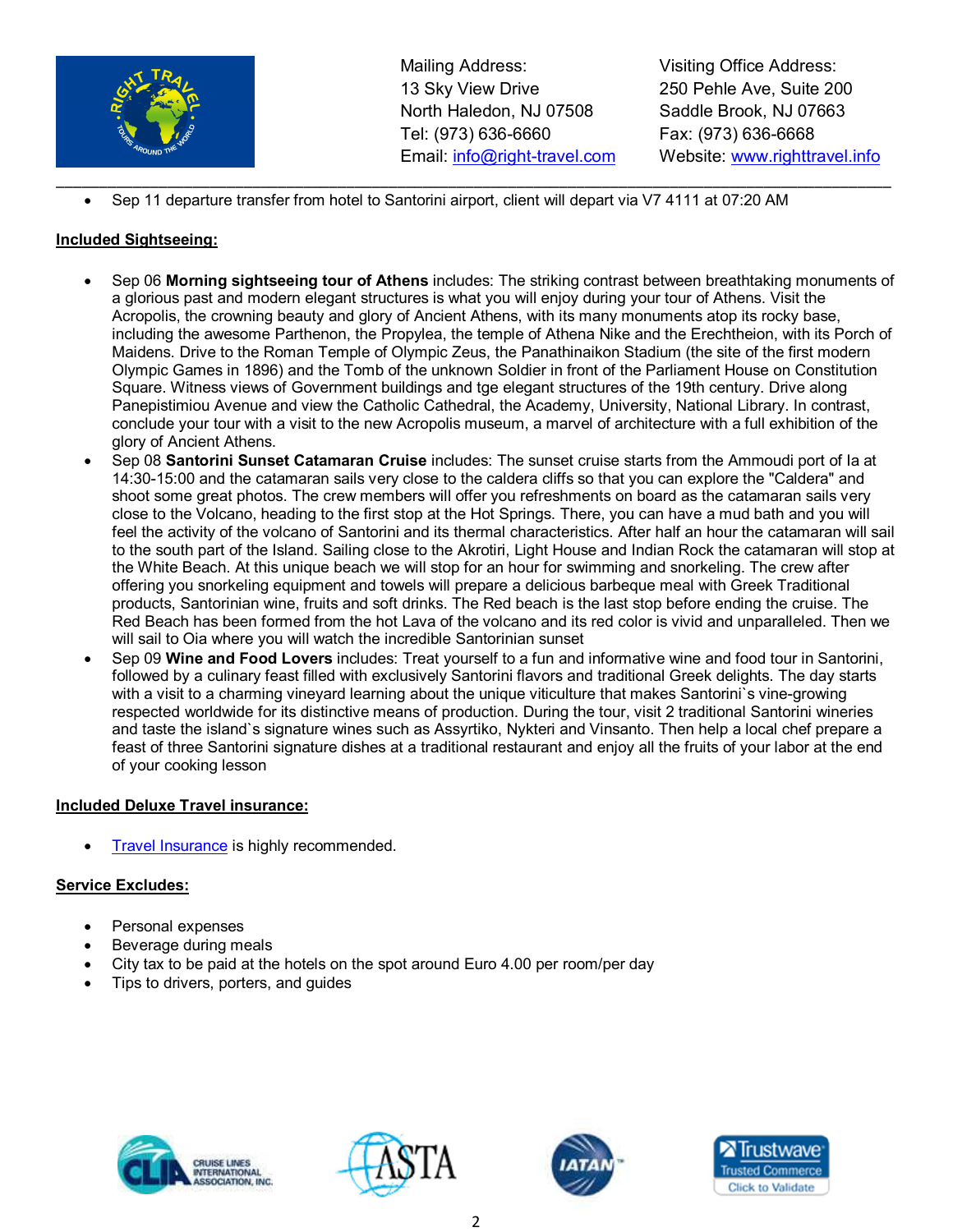

Visiting Office Address: 250 Pehle Ave, Suite 200 Saddle Brook, NJ 07663 Fax: (973) 636-6668 Website: www.righttravel.info

# **To Book This Tour:**

- \$300 non-refundable deposit per person at the time of booking
- Full payment for the land package will be due 90 days prior to departure
- All services are subject to availability at the time of booking and will be confirmed within 2-3 business day after receiving your payment

\_\_\_\_\_\_\_\_\_\_\_\_\_\_\_\_\_\_\_\_\_\_\_\_\_\_\_\_\_\_\_\_\_\_\_\_\_\_\_\_\_\_\_\_\_\_\_\_\_\_\_\_\_\_\_\_\_\_\_\_\_\_\_\_\_\_\_\_\_\_\_\_\_\_\_\_\_\_\_\_\_\_\_\_\_\_\_\_\_\_\_\_\_\_\_\_\_\_

- Print the credit card payment form (Click here to open the CC Form), complete it and send it back to us by fax or scan and email
- Your signature on the credit card payment form is required to proceed with your reservation
- Clear copy of passenger (s) passport must be sent by email
- **This is just a quotation**, to book this tour call our reservation center at (877) 636-6660 with your quote ID number and deposit information

# **Cancellation Policy:**

- Deposit is non-refundable
- 90 to 61 days prior to departure: 35% of cost + any airline cancellation fee + Ticketing office cancellation fee
- 60 to 31 days prior to departure: 50% of cost + + any airline cancellation fee + Ticketing office cancellation fee
- 30 days or less prior to departure: 100% of cost
- There is no refund for any unused portion of the service, regardless of the reason. Right Travel paid all suppliers in advance and would not get a refund from suppliers for any reason.
- **Changes:** Any change to an existing reservation requires full cancellation and rebooking and will be subject to full cancellation fees. The cost of any changes or additions after departure will be at the local rate at the time of the amendment and must be borne by the passenger.
- **Airline Tickets:** Once full payment is received; airline tickets will be issued and are fully non-refundable. Should airline tickets require to be issued earlier than the Final Payment Due date, you may be required to pay a larger non-refundable deposit and/or complete full payment.

# **Terms & Conditions:**

- **Contact Information:** Passengers are responsible to ensure that Right Travel has the correctly spelled name, address, phone number, email and fax data for all passengers. Names printed on the invoice must exactly match the first and last name written in their passport **(include middle names and/or initials)**. Right Travel will not be responsible for passengers who do not receive an invoice or documents due to inaccurate information.
- **Passports and Visas: Passports are required to be valid for at least 6 months after the date of travel**. Passengers are responsible for ensuring that they have the proper travel documents and MUST CHECK with the respective consulate(s) or visa agency to determine whether any visas or passports are required. Any information provided pertains to U.S. citizens only. Visit our Visa Page for more information. Non-US citizens should check with the respective consulate of the country(s) to be visited for current entry requirements.
- Your payment to Right Travel confirmed that you agreed to our entire page of Terms & Condition

Best regards,

Medhat Elsergany Right Travel T: (973) 636-6660 Ext 201







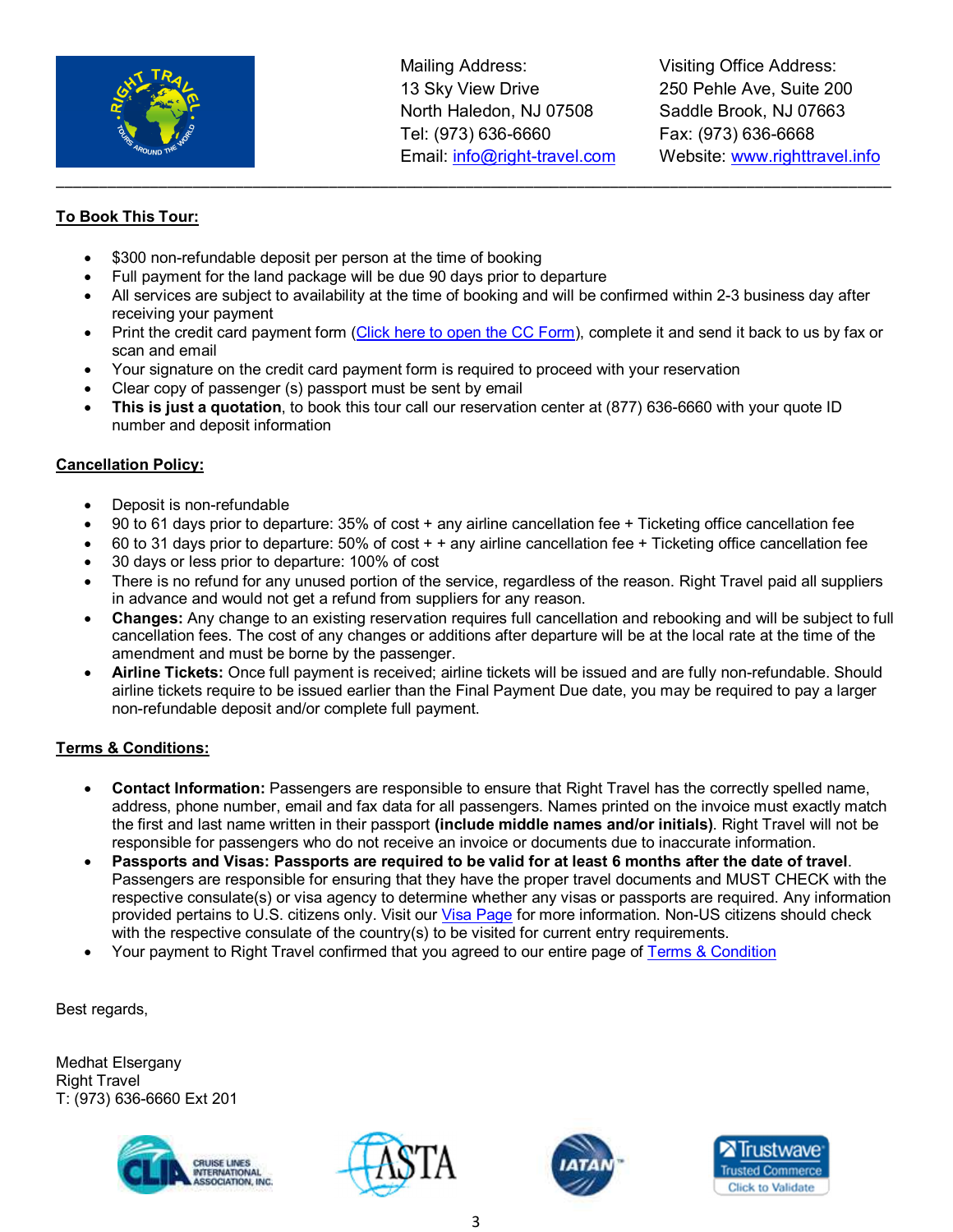

Visiting Office Address: 250 Pehle Ave, Suite 200 Saddle Brook, NJ 07663 Fax: (973) 636-6668 Website: www.righttravel.info

# **TROPICAL TOURS GREECE TOUR SEP 04-11, 2021**

\_\_\_\_\_\_\_\_\_\_\_\_\_\_\_\_\_\_\_\_\_\_\_\_\_\_\_\_\_\_\_\_\_\_\_\_\_\_\_\_\_\_\_\_\_\_\_\_\_\_\_\_\_\_\_\_\_\_\_\_\_\_\_\_\_\_\_\_\_\_\_\_\_\_\_\_\_\_\_\_\_\_\_\_\_\_\_\_\_\_\_\_\_\_\_\_\_\_

## **DAY 1, Sat - Sep 04, 2021 - Depart for Greece**

Depart for Greece

### **DAY 2, Sun - Sep 05, 2021 - Arrive in Athens**

- Arrive in Athens and transfer to your hotel for dinner and overnight
- **Meal: Dinner**

### **DAY 3, Mon - Sep 06, 2021 - Athens Tour, Fly to Santorini**

- Transfer to take the ferry to Santorini Upon arrival, transfer to your hotel. Santorini Island, with its sapphire blue water, snow-white architecture and multicolored cliffs, is considered one of the world`s most enchanting getaways. Tonight is yours to independently discover some of Santorini`s delightful restaurants and nightlife
- Dinner and overnight in Santorini
- **Meals: Breakfast, Dinner**

### **DAY 4, Tue - Sep 07, 2021 -Santorini**

- Free Day in Santorini
- **Meals: Breakfast, Lunch, Dinner**

### **DAY 5, Wed - Sep 08, 2021 - Santorini Sunset Catamaran Cruise**

• The sunset cruise starts from the Ammoudi port of Ia at 14:30-15:00 and the catamaran sails very close to the caldera cliffs so that you can explore the "Caldera" and shoot some great photos. The crew members will offer you refreshments on board as the catamaran sails very close to the Volcano, heading to the first stop at the Hot Springs. There, you can have a mud bath and you will feel the activity of the volcano of Santorini and its thermal characteristics. After half an hour the catamaran will sail to the south part of the Island. Sailing close to the Akrotiri, Light House and Indian Rock the catamaran will stop at the White Beach. At this unique beach we will stop for an hour for swimming and snorkeling. The crew after offering you snorkeling equipment and towels will prepare a delicious barbeque meal with Greek Traditional products, Santorinian wine, fruits and soft drinks. The Red beach

is the last stop before ending the cruise. The Red Beach has been formed from the hot Lava of the volcano and its red color is vivid and unparalleled. Then we will sail to Oia where you will watch the incredible Santorinian sunset.

- Dinner and overnight in Santorini
- **Meals: Breakfast, Lunch, Dinner**















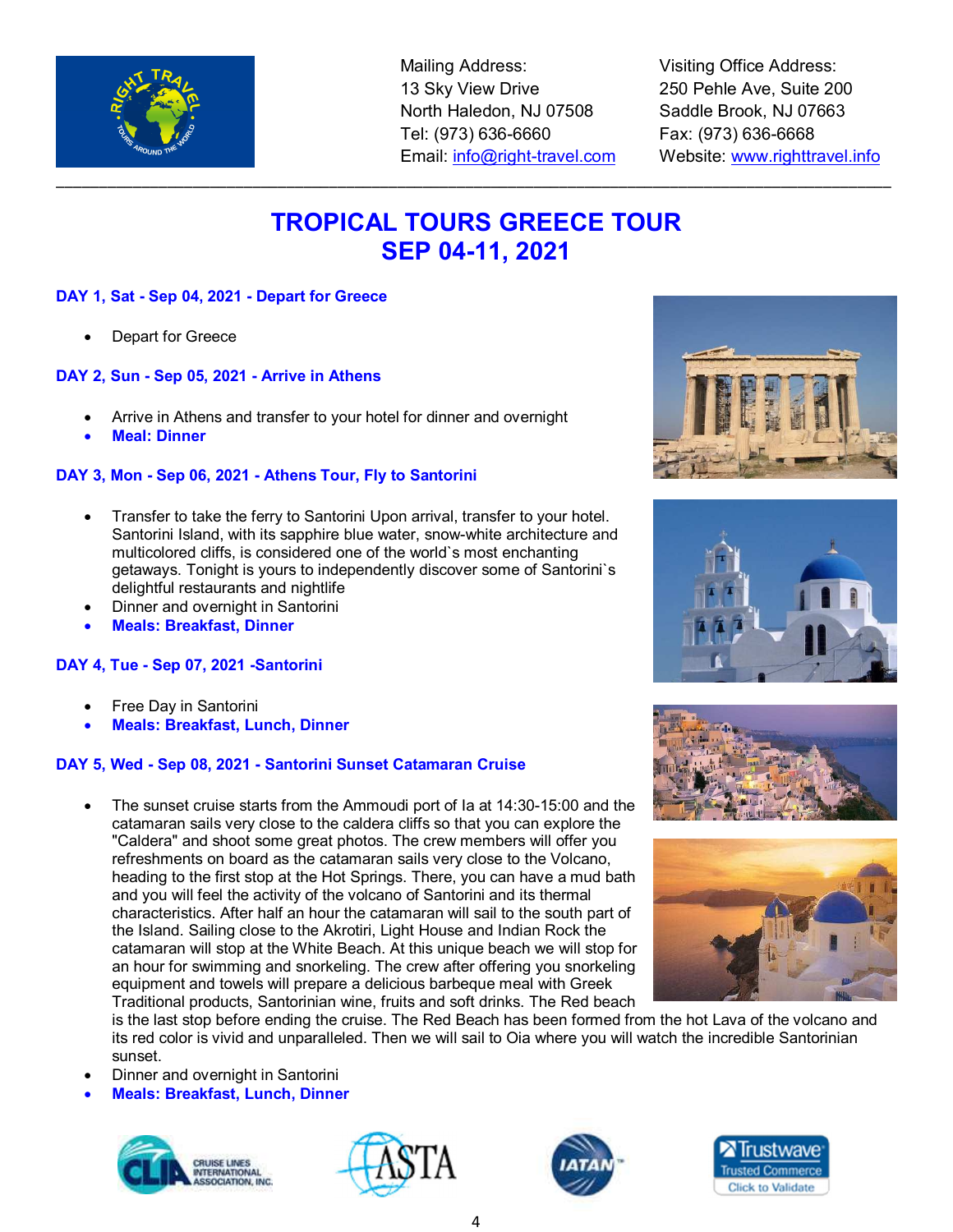

\_\_\_\_\_\_\_\_\_\_\_\_\_\_\_\_\_\_\_\_\_\_\_\_\_\_\_\_\_\_\_\_\_\_\_\_\_\_\_\_\_\_\_\_\_\_\_\_\_\_\_\_\_\_\_\_\_\_\_\_\_\_\_\_\_\_\_\_\_\_\_\_\_\_\_\_\_\_\_\_\_\_\_\_\_\_\_\_\_\_\_\_\_\_\_\_\_\_

Visiting Office Address: 250 Pehle Ave, Suite 200 Saddle Brook, NJ 07663 Fax: (973) 636-6668 Website: www.righttravel.info

## **DAY 6, Thu - Sep 09, 2021 - Wine and Food Lovers Tour**

- Treat yourself to a fun and informative wine and food tour in Santorini, followed by a culinary feast filled with exclusively Santorini flavors and traditional Greek delights. The day starts with a visit to a charming vineyard learning about the unique viticulture that makes Santorini`s vine-growing respected worldwide for its distinctive means of production. During the tour, visit 2 traditional Santorini wineries and taste the island`s signature wines such as Assyrtiko, Nykteri and Vinsanto. Then help a local chef prepare a feast of three Santorini signature dishes at a traditional restaurant and enjoy all the fruits of your labor at the end of your cooking lesson.
- Dinner and overnight in Santorini
- **Meals: Breakfast, Dinner**

## **DAY 7, Fri - Sep 10, 2021 - Santorini, Athens**

- Breakfast, check out from our hotel in Santorini by 09:00 AM
- 10:AM transfer to Santorini airport for our flight back to Athens
- Arrival in Athens and transfer to our hotel.
- The striking contrast between breathtaking monuments of a glorious past and modern elegant structures is what you will enjoy during your tour of Athens. Visit the Acropolis, the crowning beauty and glory of Ancient Athens, with its many monuments atop its rocky base, including the awesome Parthenon, the Propylea, the temple of Athena Nike and the Erechtheion, with its Porch of Maidens. Drive to the Roman Temple of Olympic Zeus, the Panathinaikon Stadium (the site of the first modern Olympic Games in 1896) and the Tomb of the unknown Soldier in front of the Parliament House on Constitution Square. Witness views of Government buildings and the elegant structures of the 19th century. Drive along Panepistimiou Avenue and view the Catholic Cathedral, the Academy, University, National Library. In contrast, conclude your tour with a visit to the new Acropolis museum, a marvel of architecture with a full exhibition of the glory of Ancient Athens
- Dinner and overnight in Athens
- **Meals: Breakfast, Dinner**

### **DAY 8, Sat - Sep 11, 2021 - Departure**

- 07:00 AM Breakfast
- 07:15 AM Transfer to Athens airport for our departure flight
- **Meal: Breakfast**

## **ENJOY...YOUR...TRIP**